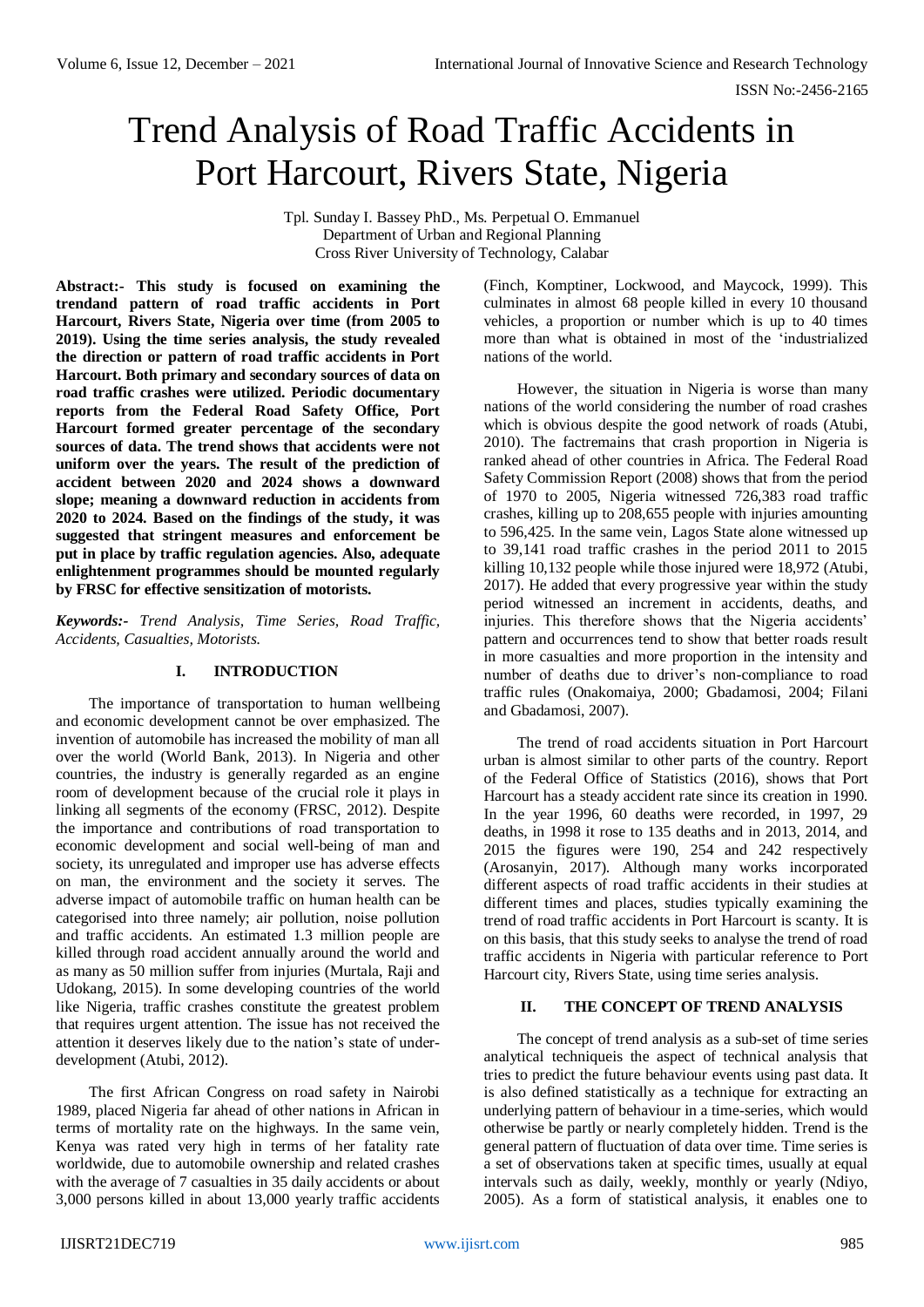ISSN No:-2456-2165

predict or determine the behaviour of past data. The relevance of trend analysis is vital to every competent technical analysis. This is based on the firm belief of the philosophical construct of technical analysis, using time series.

#### **III. COMPONENTS OF TIME SERIES**

Statistical analysis involving time series may be classified into four main types, often called the components of time series. They are; the trend, cyclic variations, seasonal variations and irregular (random) variations. Trend analysis is however adopted for this study. In the analysis, the 'least square method' was used as it is the most widely used method of trend estimation; and is based on the method of regression analysis. It involves finding an equation for the trend. As a regression analysis, the points (values) are plotted on a graph and fit a trend line to the set of data using the equation obtained below. The equation is used to get the trend values and the trend line. The general equation is as follows:

 $y = a + bx + e$ 

Where  $y =$  estimated value of the dependent variable  $a = y$  intercept (where the regression line touches y axis)

slope

b = regression coefficient or

 $x =$  independent variable  $e =$  residual error

## **IV. MATERIALS AND METHODS**

Port Harcourt city, the study area is the administrative capital of Rivers State of Nigeria. The city lies along the Bonny River and is located in the Niger Delta.Port Harcourt is located between latitudes  $6^{\circ}$  58'N and  $7^{\circ}$  6'N of the Equator, and between longitude  $4^{\circ}$  40'E and  $4^{\circ}$  55'E of the Greenwich Meridian.It falls almost entirely within the lowland swamp forest ecological zone and is flanked in the east, west, north and southern limits by mangrove swamp forest (Akpogomeh, 2010). Port Harcourt grew from an area of 15.54km<sup>2</sup> in 1914, to an uncontrolled area of 360km<sup>2</sup> in the 1980s (Ayotamuno and Gobo, 2004). As the capital of Rivers State, the city has become an important administrative centre with regular road, water and transport services to other parts of Nigeria.Port Harcourt has a population of 1,865,000 people and a population density of 15.54 person/square kilometres (NPC, 2006). This figure was projected to 2019 using 3% growth rate, resulting to 2,037,936. The city is highly heterogeneous and it inhabits people from different ethnic groups all speaking different languages. The main socio-economic activities of the people of Port Harcourt city include fishing, industrial and commercial activities.

The study relied mainly on secondary data. The data on accident cases were mainly from Federal Office of Statistics and Federal Road Safety Commission, Port Harcourt.

#### **V. DATA ANALYSIS AND RESULTS**

#### *A. Road Traffic Accidents in Port Harcourt*

Table 1 shows the yearly number of road traffic accidents in Port Harcourt from 2005 to 2019 as recorded by Federal Road Safety Commission. From the table, a total of 1,190 accident cases were recorded in the study area within the period under study. During this period, 2006 and 2010 had the highest number of accidents with 123 cases constituting 10.3percent. This was followed by the year 2005 with 122 cases representing 10.2 percent. Furthermore, the year 2007, 2009 and 2008 recorded 115, 109 and 104 accident cases with percentages of 9.3, 9.2 and 8.7 respectively. The number of road traffic accidents in the years 2006and 2010 were high because of the high rate of motorcycles ownership in Port Harcourt.

However, the table shows a decline in road traffic accidents from 2007 to 2008; with marginal increase in 2009 of 109 cases. After 2010 the figure dropped to 48 and rose again in 2012 with 61 accident cases. Thereafter, there was a rise and fall in the figures. This could be attributed to the ban on motorcycle mode of public transportation in the city. The year 2013 had the lowest accident cases of 31 constituting 2.6 percent. This could be due to neglect in recording or reporting of accident cases in the state (FRSC 2013). Generally, the trend could be as a result of rapid rate of motorization and urbanization in the state capital. The table also showvariations in the nature of accidents; whether fatal or minor within the same period, including the number of vehicles involved and the major causes of accidents.

| S/N            | Year | Number of<br>Accidents |  |
|----------------|------|------------------------|--|
| 1              | 2005 | 122                    |  |
| $\overline{c}$ | 2006 | 123                    |  |
| 3              | 2007 | 115                    |  |
| $\overline{4}$ | 2008 | 104                    |  |
| 5              | 2009 | 109                    |  |
| 6              | 2010 | 123                    |  |
| 7              | 2011 | 48                     |  |
| 8              | 2012 | 61                     |  |
| 9              | 2013 | 31                     |  |
| 10             | 2014 | 69                     |  |
| 11             | 2015 | 48                     |  |
| 12             | 2016 | 56                     |  |
| 13             | 2017 | 51                     |  |
| 14             | 2018 | 67                     |  |
| 15             | 2019 | 63                     |  |
| Total          |      | 1,190                  |  |

Table 1: Yearly Number of Road Traffic Accidents in Port Harcourt (2005 – 2019)

Source: Federal Road Safety Commission, Port Harcourt, Rivers State (2020)

#### *B. Time Series Analysis*

This analysis employed the Least Square Method. Data for the analysis were gotten from Table 1. The results are presented below: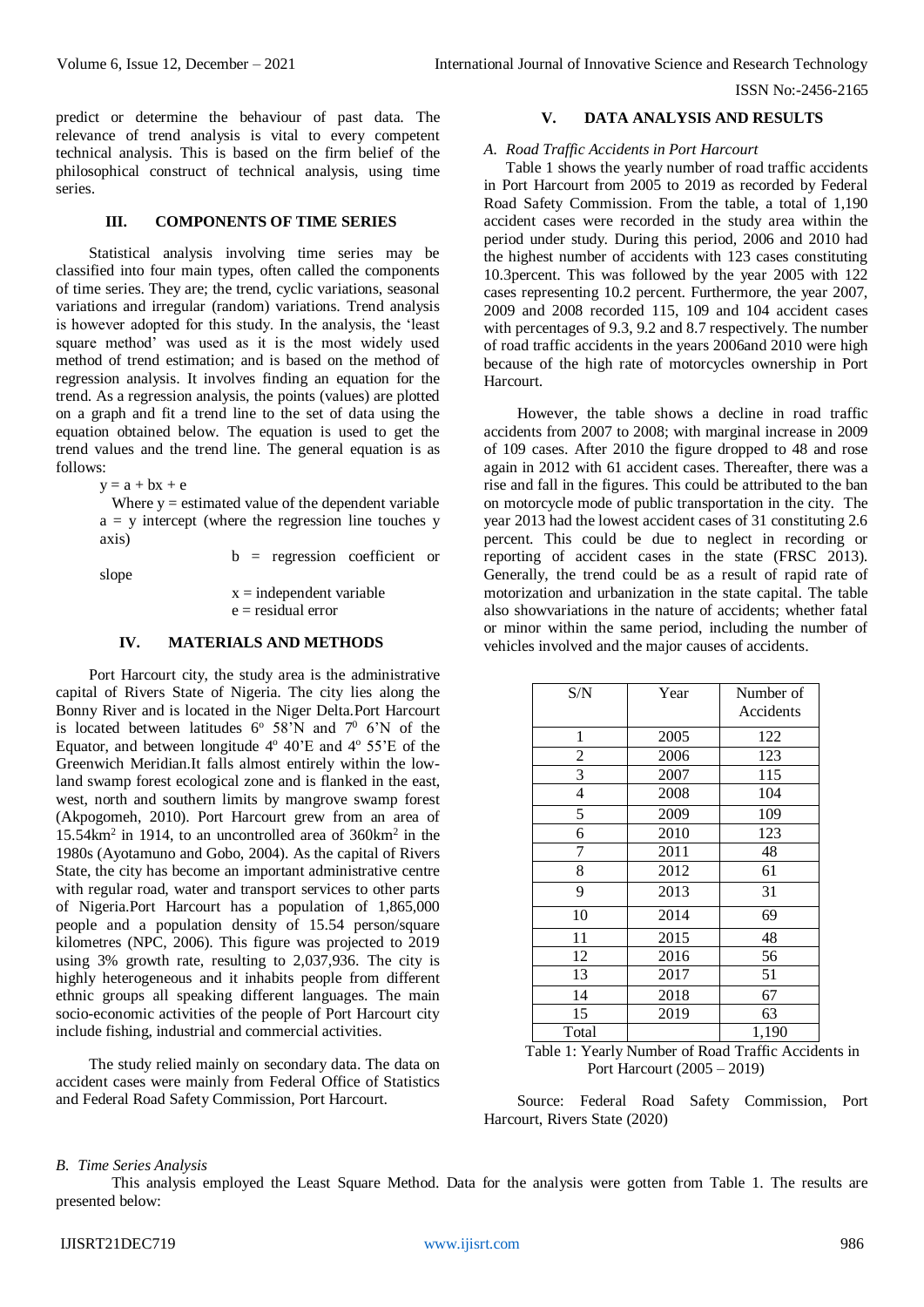| Year  | Number of Traffic Accidents (y) | X                | $x^2$               | xy               |
|-------|---------------------------------|------------------|---------------------|------------------|
| 2005  | 122                             | $\boldsymbol{0}$ | $\boldsymbol{0}$    | $\Omega$         |
| 2006  | 123                             | $\mathbf{1}$     | 1                   | 123              |
| 2007  | 115                             | $\overline{2}$   | $\overline{4}$      | 230              |
| 2008  | 104                             | 3                | 9                   | 312              |
| 2009  | 109                             | 4                | 16                  | 436              |
| 2010  | 123                             | 5                | 25                  | 615              |
| 2011  | 48                              | 6                | 36                  | 288              |
| 2012  | 61                              | 7                | 49                  | 427              |
| 2013  | 31                              | $8\,$            | 64                  | 248              |
| 2014  | 69                              | 9                | 81                  | 621              |
| 2015  | 48                              | 10               | 100                 | 480              |
| 2016  | 56                              | 11               | 121                 | 616              |
| 2017  | 51                              | 12               | 144                 | 612              |
| 2018  | 67                              | 13               | 169                 | 871              |
| 2019  | 63                              | 14               | 196                 | 882              |
| Total | $\Sigma$ y=1190                 | $\Sigma$ x=105   | $\Sigma x^{2=1015}$ | $\Sigma$ xy=6761 |

Table 2: Time Series Analysis Table

Source: Personal Computation, 2020.

Using  $y = a + bx + e$  (as above)

 $a = \frac{(\sum y)(\sum x^2) - (\sum x)(\sum xy)}{N(\sum x^2) - (\sum x)^2}$   $b = \frac{N(\sum xy) - (\sum x)(\sum y)}{N(\sum x^2) - (\sum x)^2}$ Therefore:  $a = \frac{(1190)(1015) - (105)(6761)}{15(1015) - (11025)} = \frac{1207850 - 709905}{15225 - 11025}$  $\frac{207850-709905}{15225-11025} = \frac{1207850-709905}{15225-11025}$ 15225−11025  $=\frac{497945}{1000}$  $\frac{4200}{4200}$  = 118.56; a = 118.56

 $b =$  $\frac{15(6761)-(105)(1190)}{15(6361)-(105)(1190)} = \frac{15(6761)-(105)(1190)}{15(6361)-(14305)} = \frac{101415-124950}{15005-11005}$ 15(1015)−(11025) 15(1015)−(11025) 15225−11025

$$
= \frac{-23535}{4200} = -5.60; b = -5.60
$$

Hence, the trend equation is:

 $y = 118.56 + (-5.60)x + e$ wherex = 0;  $y = 118.56$  $x = 1$ ;  $y = 118.56 - 5.60(1) = 112.96$  $x = 2$ ;  $y = 118.56 - 5.60(2) = 107.36$  $x = 3$ ;  $y = 118.56 - 5.60(3) = 101.76$  $x = 4$ ;  $y = 118.56 - 5.60(4) = 96.56$  $x = 5$ ;  $y = 118.56 - 5.60(5) = 90.56$  $x = 6$ ;  $y = 118.56 - 5.60(6) = 84.96$  $x = 7$ ;  $y = 118.56 - 5.60(7) = 79.36$  $x = 8$ ;  $y = 118.56 - 5.60(8) = 73.76$  $x = 9$ ;  $y = 118.56 - 5.60(9) = 68.16$  $x = 10$ ;  $y = 118.56 - 5.60(10) = 62.56$  $x = 11$ ;  $y = 118.56 - 5.60(11) = 56.96$  $x = 12$ ;  $y = 118.56 - 5.60(12) = 51.36$  $x = 13$ ;  $y = 118.56 - 5.60(13) = 45.76$  $x = 14$ ;  $y = 118.56 - 5.60(14) = 40.16$  $x = 15$ ;  $y = 118.56 - 5.60(15) = 34.56$ 

**Decision:** Using the trend equation  $y = 118.56 + (-5.60)x + e$ , it was possible to evaluate the trend in the number of traffic accidents from the period of 2005 to 2019 as shown in table 3. The trend equation can also be used to determine or predict the trend of the number of traffic crashes in subsequent years to come.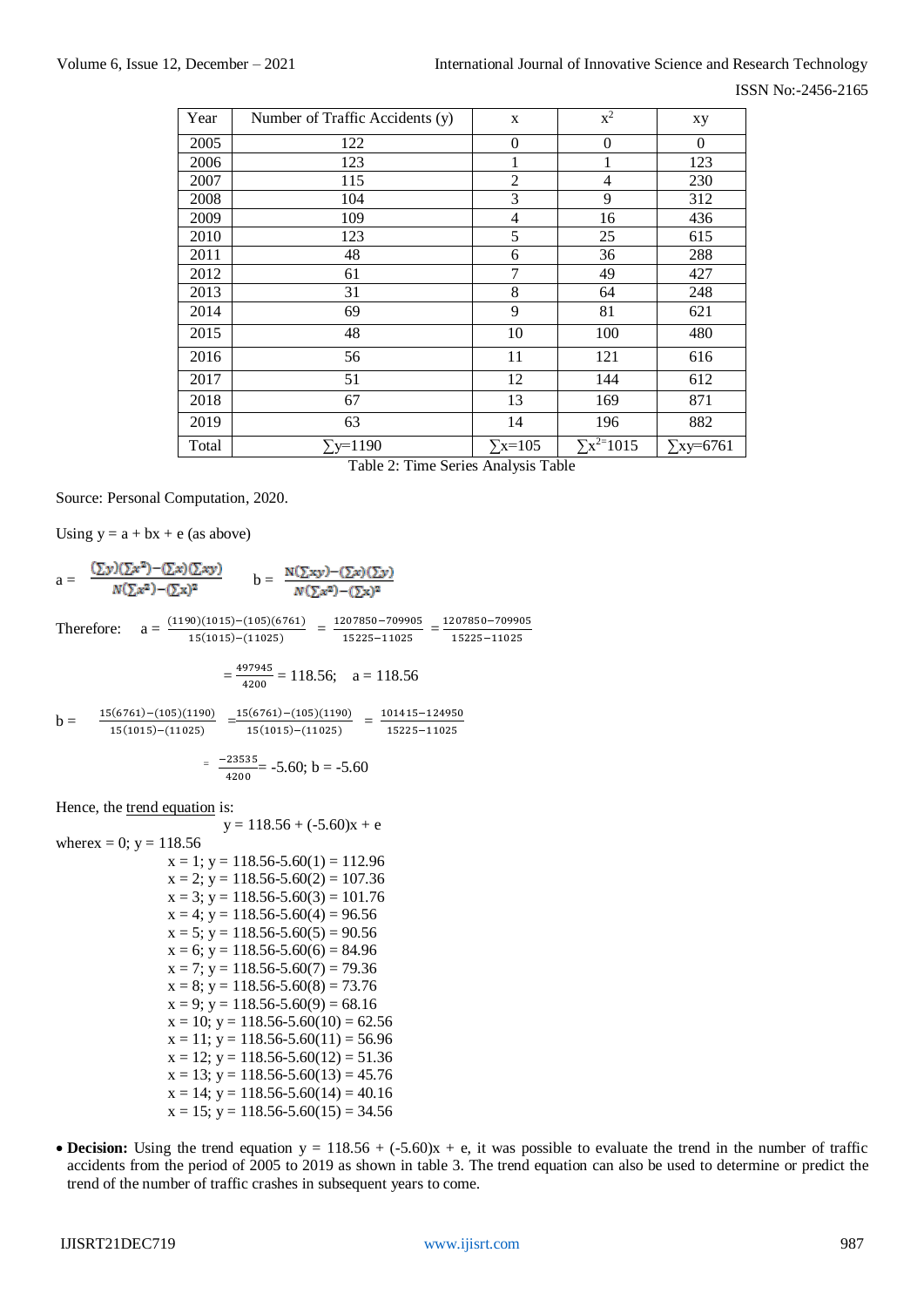ISSN No:-2456-2165

| Year | <b>Trend Value</b> |  |
|------|--------------------|--|
| 2005 | 112.96             |  |
| 2006 | 107.36             |  |
| 2007 | 101.76             |  |
| 2008 | 96.56              |  |
| 2009 | 90.56              |  |
| 2010 | 84.96              |  |
| 2011 | 79.36              |  |
| 2012 | 73.76              |  |
| 2013 | 68.16              |  |
| 2014 | 62.56              |  |
| 2015 | 56.96              |  |
| 2016 | 51.36              |  |
| 2017 | 45.76              |  |
| 2018 | 40.16              |  |
| 2019 | 34.56              |  |

Table 3: Traffic Accident Trend Analysis (2005 – 2019)

## **Source***: Statistical Calculations, 2020*



Fig. 1: Trend Analysis Plot of Road Traffic Accident

## *C. Traffic Accident Trend Value Prediction (2020-2024)*

Accident trend was predicted for a period of 5 years (2020 -2024) using the existing formula and data in table 3, the predicted accident rate was calculated as shown below:

For the year 2020,  $x = 16$ ;  $y = 28.96$ For the year 2021,  $x = 17$ ;  $y = 23.36$ For the year 2022,  $x = 18$ ;  $y = 17.76$ For the year 2023,  $x = 19$ ;  $y = 12.16$ For the year 2024,  $x = 20$ ;  $y = 6.56$